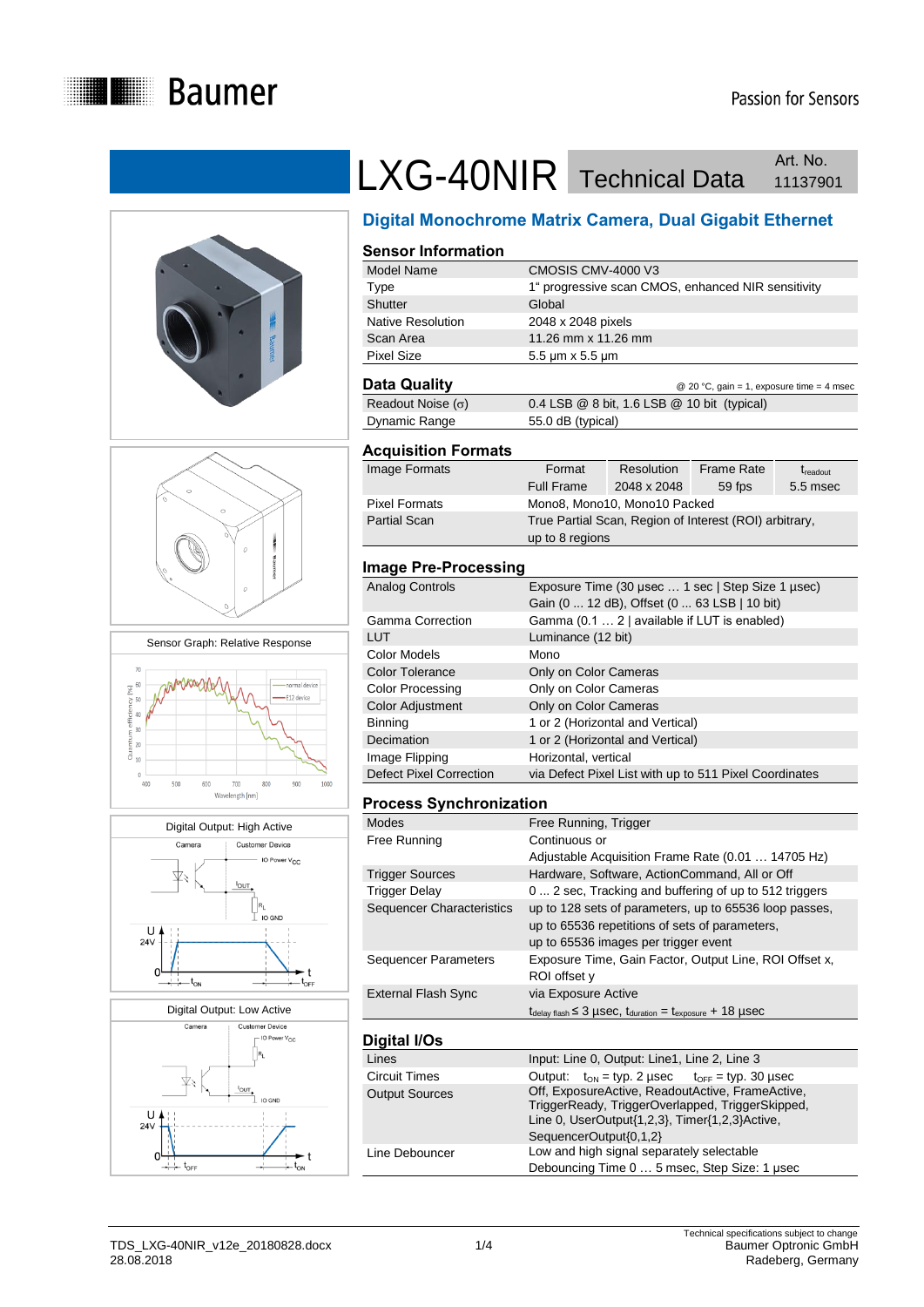

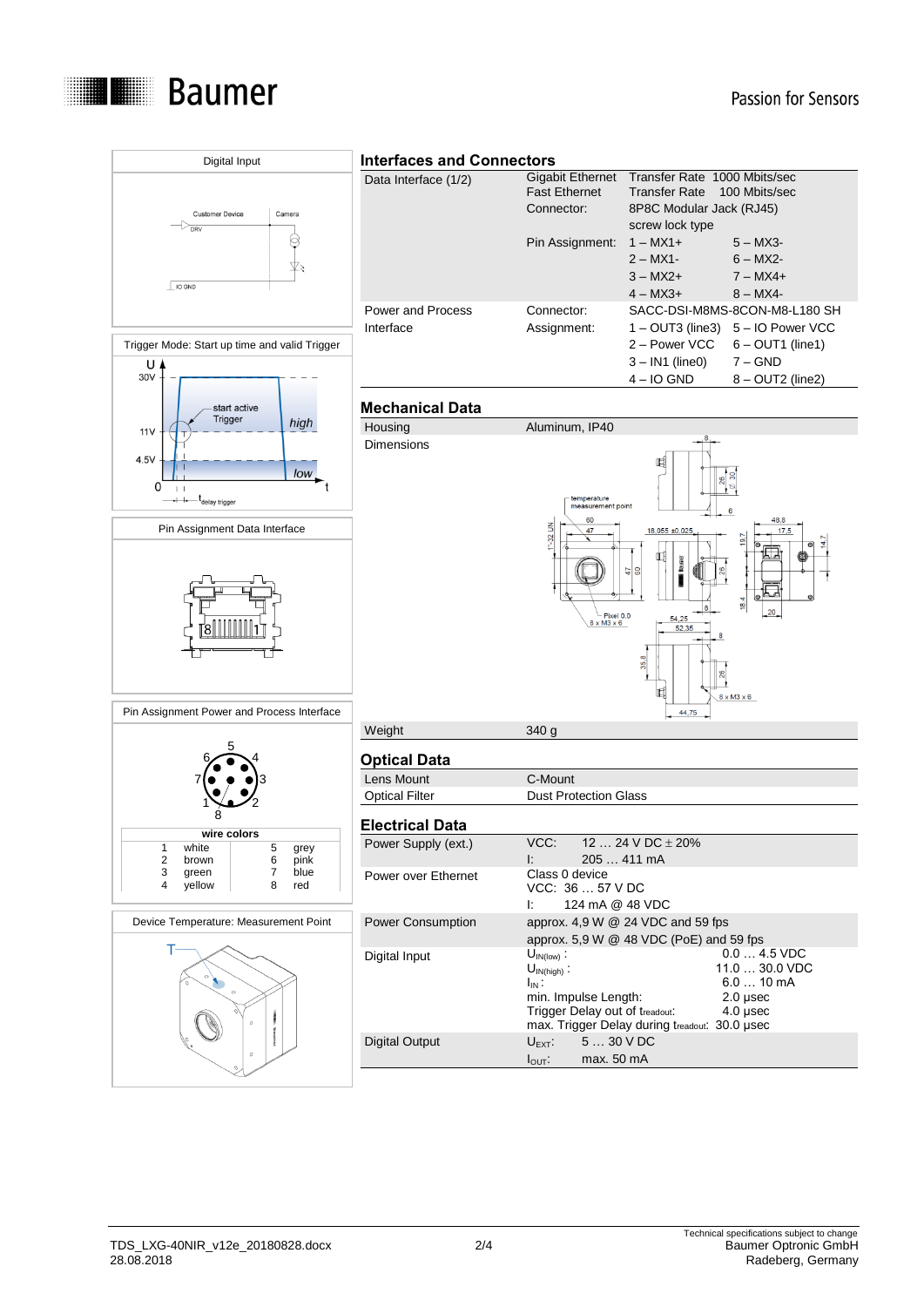

| <b>LED Signalling</b>     | <b>LED Signalling</b>                                                                                                                          |                                                                  |                                                                                                                                                                                                          |  |
|---------------------------|------------------------------------------------------------------------------------------------------------------------------------------------|------------------------------------------------------------------|----------------------------------------------------------------------------------------------------------------------------------------------------------------------------------------------------------|--|
|                           | Camera LED                                                                                                                                     | Green on<br>Green blinking<br>Red on<br>Red blinking<br>Yellow   | Power on, link good<br>Power on, no link<br>Error<br>Warning<br><b>Readout active</b>                                                                                                                    |  |
|                           | RJ45 LEDs (1/2)                                                                                                                                | Green on<br>Green blinking<br>Amber on<br>Amber blinking         | Link on<br>Link activity<br>GigE speed<br>100 Mb speed                                                                                                                                                   |  |
| Conformity                | <b>Environmental Data</b>                                                                                                                      |                                                                  |                                                                                                                                                                                                          |  |
|                           | Storage Temperature                                                                                                                            | $-10 °C  +70 °C$                                                 |                                                                                                                                                                                                          |  |
| <b>GENKI&gt;CAM</b>       | <b>Operating Temperature</b>                                                                                                                   | or                                                               | $+5^{\circ}$ C  +64 °C @ T= Measurement Point<br>+5°C  +65°C @ T= internal Temperature Sensor<br>Ambient temperature above 34 °C requires heat dissipation                                               |  |
|                           | Int. Temperature Sensor                                                                                                                        | 0 °C  +85 °C accuracy: ±1 K                                      |                                                                                                                                                                                                          |  |
| C E<br><b>RoHS</b>        | Humidity                                                                                                                                       | 10 %  90 % non-condensing                                        |                                                                                                                                                                                                          |  |
| <b>REACh</b><br>compliant | Conformity                                                                                                                                     | RoHS, REACh, CE                                                  |                                                                                                                                                                                                          |  |
|                           | <b>Network Interface Data</b>                                                                                                                  |                                                                  |                                                                                                                                                                                                          |  |
|                           | Network Interface                                                                                                                              | <b>Fast Ethernet</b>                                             | Gigabit Ethernet 1000BASE-T 1000 Mbits/sec<br>100 BASE-T<br>100 Mbits/sec                                                                                                                                |  |
|                           | Link Aggregation                                                                                                                               |                                                                  | According to 802.3ad, static configuration                                                                                                                                                               |  |
|                           | <b>Ethernet IP Configuration</b>                                                                                                               | Persistent IP, DHCP, LLA                                         |                                                                                                                                                                                                          |  |
|                           | Packet Size                                                                                                                                    |                                                                  | 576  9000 Byte, Jumbo frames supported                                                                                                                                                                   |  |
|                           | GigE Vision <sup>®</sup> Features (in compliance with GigE Vision <sup>®</sup> 1.2)<br>GigEVisionError, HeartbeatTimeOut, EventLost,<br>Events |                                                                  |                                                                                                                                                                                                          |  |
|                           | Transmission via Asynchronous<br>Message Channel                                                                                               | Phy{0,1}Up, Phy{0,1}Down                                         | EventDiscarded, Line{0,1,2,3}RisingEdge,<br>Line{0,1,2,3}FallingEdge, Action1, ExposureStart,<br>ExposureEnd, FrameStart, FrameEnd, TriggerReady,<br>TriggerOverlapped, TriggerSkipped, Timer{1,2,3}End, |  |
|                           | <b>Frame Counter</b>                                                                                                                           | up to $2^{32}$                                                   |                                                                                                                                                                                                          |  |
|                           | Payload Size                                                                                                                                   | 4  8.388.820 Byte                                                |                                                                                                                                                                                                          |  |
|                           | <b>Transmission Delay</b>                                                                                                                      | $0.2^{32}$ -1 Ticks (1 Tick = 8 nsec)                            |                                                                                                                                                                                                          |  |
|                           | Timestamp                                                                                                                                      | 64 bit                                                           |                                                                                                                                                                                                          |  |
|                           | Packet Delay                                                                                                                                   | $0.2^{32}$ -1 Ticks (1 Tick = 8 nsec)                            |                                                                                                                                                                                                          |  |
|                           | Packet Resend                                                                                                                                  | Resend Buffer:<br>128 MB (16 Images)                             |                                                                                                                                                                                                          |  |
|                           | GenICam™ Features                                                                                                                              | (in compliance with SFNC 2.1.0)                                  |                                                                                                                                                                                                          |  |
|                           | Timer                                                                                                                                          | Timer Selector: Timer 1  3<br>TimerTriggerSource:<br>TimerDelay: | Off, Line0, Software, Action1, TriggerSkipped<br>ExposureStart, ExposureEnd, FrameStart, FrameEnd,<br>0 µsec  2 sec, Step Size: 1 µsec<br>TimerDuration: 10 µsec  2 sec, Step Size: 1 µsec               |  |
|                           | <b>User Sets</b>                                                                                                                               | Factory Settings:<br>Freely Programmable:<br>Parameters:         | Default (read only)<br>UserSet1, UserSet2, UserSet3<br>any user definable Parameter                                                                                                                      |  |
|                           | <b>Acquisition Abort</b>                                                                                                                       | Delay up to 69 msec                                              |                                                                                                                                                                                                          |  |
|                           | <b>Vendor Specific Features</b>                                                                                                                |                                                                  |                                                                                                                                                                                                          |  |
|                           | DSNU / PRNU (FPN)<br>Correction                                                                                                                | Based on offset / gain per column                                |                                                                                                                                                                                                          |  |
|                           | High Dynamic Range<br>(HDR)                                                                                                                    |                                                                  | Piecewise linear response, up to 90 dB                                                                                                                                                                   |  |
|                           | <b>Burst Mode</b>                                                                                                                              | 16 full frame images                                             |                                                                                                                                                                                                          |  |